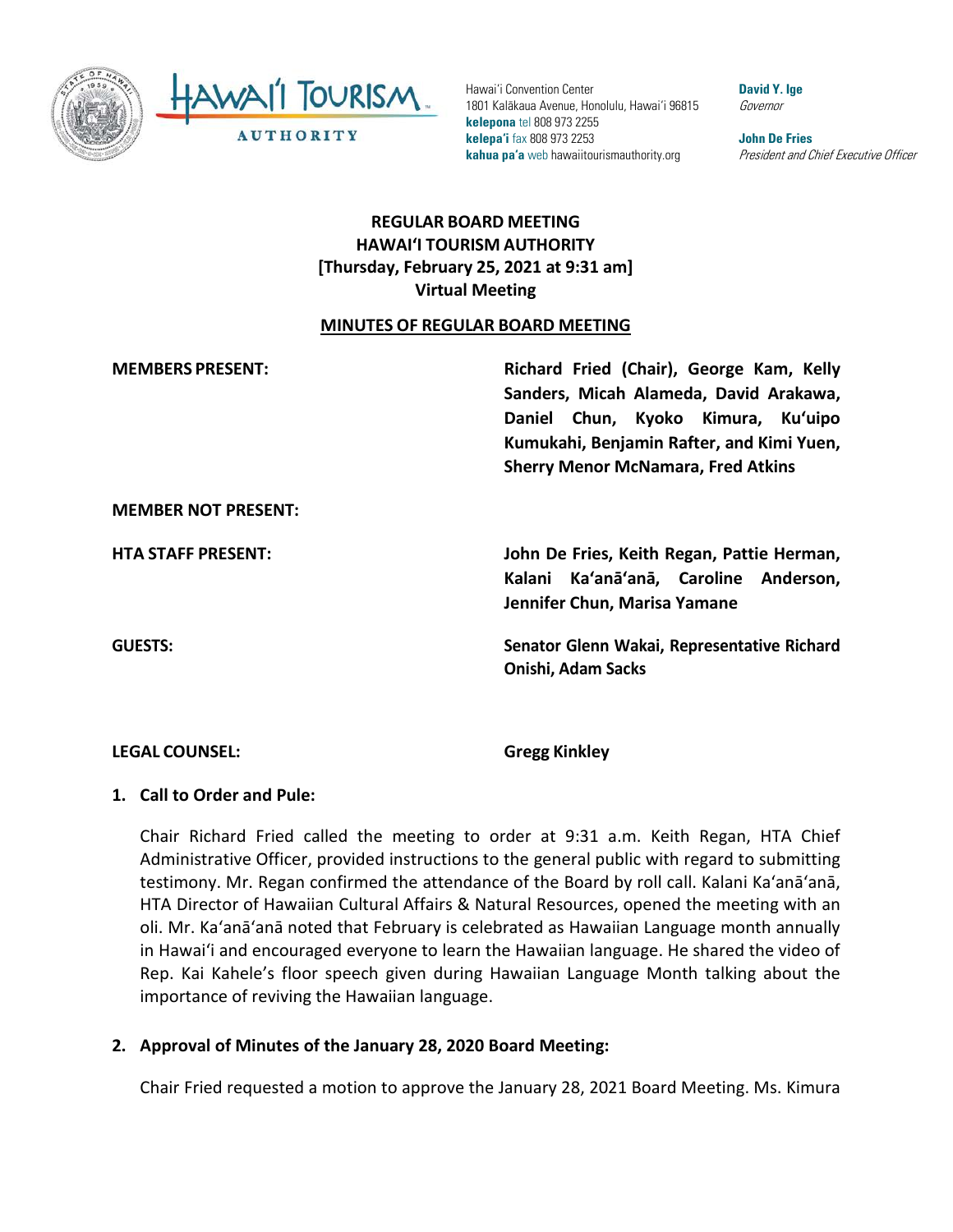made a motion to amend the minutes to reflect that she made a motion for the approval of the DMAP for Lāna'i and not just the hot spots. Chair Fried requested a motion to approve the minutes of the January 28, 2021 Board Meeting as amended. It was seconded and unanimously approved.

#### **3. Report of Permitted Interactions at an Informational Meeting or Presentation Not Organized by the Board Under HRS section 92-2.5(c):**

Chair Fried asked whether there were any interactions since the January meeting, and there were none. Fried asked whether there were any interactions, informational meetings or presentations to report, and there were none.

## **4. Report of the CEO Relating to Staff's Implementation of HTA's Programs During January 2021**

Chair Fried recognized John De Fries, HTA President & CEO, to present his report. Mr. De Fries reported that after the initial meeting with the Hawaiʻi Lodging and Tourism Association (HLTA), they met with the Health and Safety Committee of Local 5 Unite Here and the American Hotel and Lodging Association (AHLA) in relation to HTA leading the employees' vaccination of the visitor industry. He said that the plan is to bring these organizations plus ILWU at Local 142 and the Department of Health together to discuss on how to organize information to be submitted to the DOH.

He reported that HTA's will be responsible in providing the names and contact information of about 216,000 employees. He said that AHLA will provide the framework of major hotels and HLTA goes beyond hotel memberships, which include retail, merchants, restaurants and more. Mr. De Fries noted that the first vaccination will happen in 3.5 to 4 weeks but added that with the system not completed yet, the DOH went ahead to vaccinate employees of Kaua'i hotels earlier this week so as not to waste the vaccines.

Mr. De Fries thanked Governor David Ige for holding the executive session of the Board and for his news to HTA to anticipate TAT funds to resume on July 1, 2021. He said that together with Mr. Regan, he met with Senator Wakai and Rep. Onishi to update them regarding the governor's news and to determine their priorities in relation to HTA's budget. He added that Rep. Onishi's committee had been helpful in getting them to understand the House's interpretation on what the near-term future looks like in relation to the budget.

Mr. De Fries turned the floor to Mr. Regan. Mr. Regan reported that their Natural Resources Program had been busy working with DLNR ensuring that they're moving forward with their projects and to provide them support. He noted that Mr. Ka'anā'anā has been working with his Kūkulu Ola programs and Ms. Anderson has been working with DMAPs and through the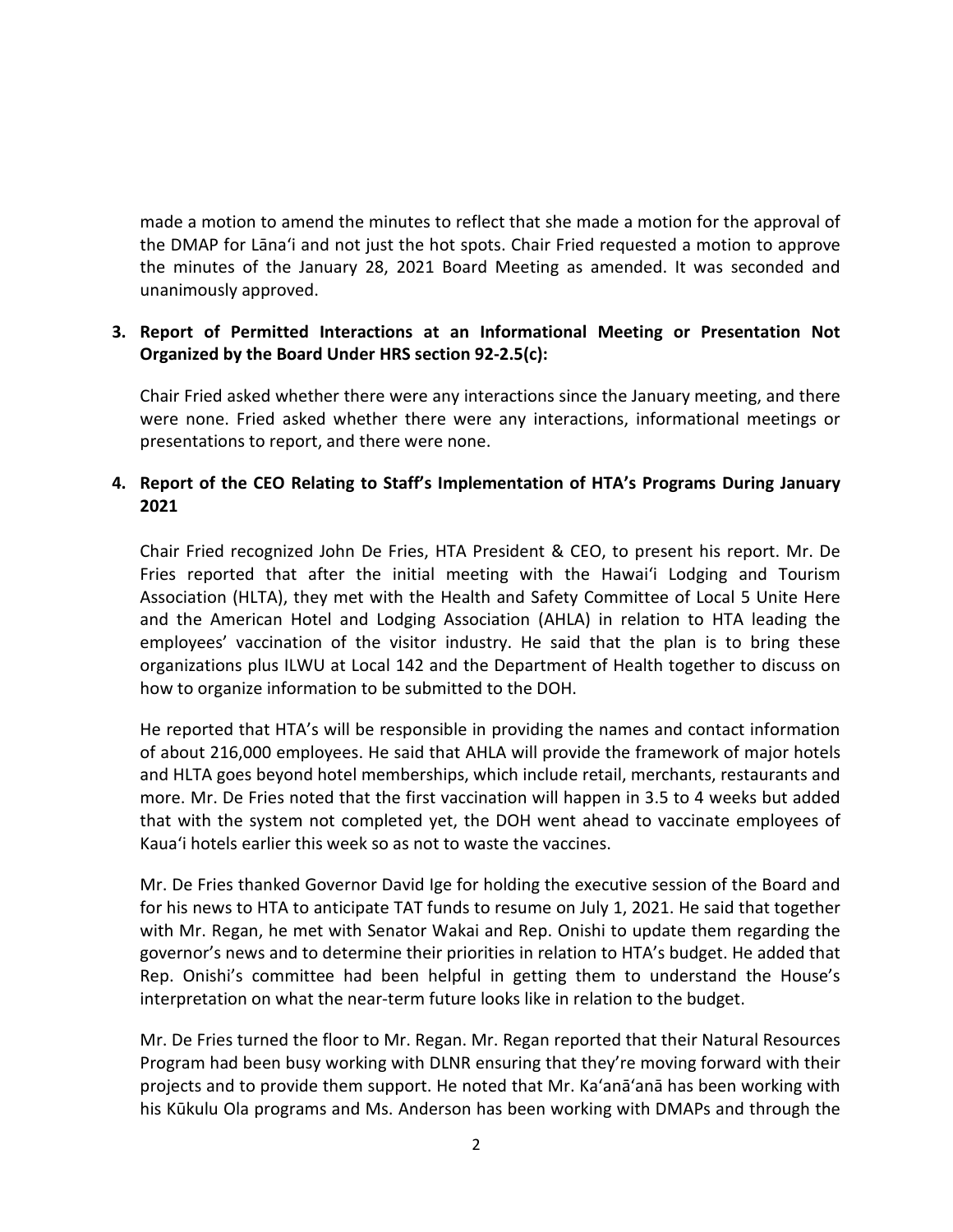Lānaʻi and Hawaiʻi island action plan. He reported that Ms. Herman's team had been working with Trusted Testing Partners particularly in the Korean market, HE's office and various government officials and work on Taiwan while Ms. Yamane had been busy with website updates. He added that Ms. Chun's team continues to work on the different reports. He said that the other teams had been working hard to function as effectively and efficiently as possible.

Mr. Regan acknowledged Kalani Ka'anā'anā, Director of Hawai'i Cultural Affairs and Natural Resources, to provide an update. Mr. Ka'anā'anā clarified that they only have one active DLNR left and will finish up at the end of the calendar year. He noted that no contracts were made with DLNR since the last one in May 2020. He added that they're also focused on determining ways to implement the DMAPs action plan. He noted that they are working on the contract closeouts for the Aloha ʻĀina program and the Kūkulu Ola programs in the 2020 calendar year cycle. He added that the Hawaiian language program and Nūpepa projects are still moving. He reported that initial work has been done with the wall repairs of the palace and coronation pavilion. He added that they are looking to finalize some plans toward conveing the first meeting of the HTA Surfing Advisory Committee.

Mr. Regan thanked Mr. Ka'anā'anā and his team for incorporating ʻŌlelo Hawaiʻi in their everyday operations. Mr. Regan recognized Caroline Anderson, Director of Community Enrichment, to provide an update. Ms. Anderson reported on the stages of the different DMAPs with the Kauaʻi DMAP already released to the public and Maui Nui , consisting of the islands of Maui, Moloka'i, and Lāna'i, DMAP to follow while the Hawaiʻi Island DMAP is still being finalized and Oʻahu's DMAP process will begin next month. She said that they've been closing contracts and preparing final reports on the 2020 Community Enrichment Program. She added that they have sponsored the LEI (Lead Expose and Inspire) Program targeted in getting high school students interested in careers related to the visitor industry which will be done virtually in mid-April.

Mr. Regan recognized Pattie Herman, VP for Marketing and Product Development, to provide her report. Ms. Herman reported that the TTP has been covered for Korea but Taiwan has been put on hold because of lack of air operations. She said that they attended the Hospitality Industry Updates from Maui County and Honolulu County with good questions asked up to the mayors. She said that they will continue with the DMAP process.

She reported the hospitality industry is improving with most hotels getting last minute bookings for March and April with the bulk coming from June to August. She said that they attended various meetings such as with the Japan Hawaiʻi Travel Association to see what's happening, with Chair Wakai and VP Chair Misalucha on branding budget, with Chair Onishi and leadership team on convention center budget related to marketing, with the GMTs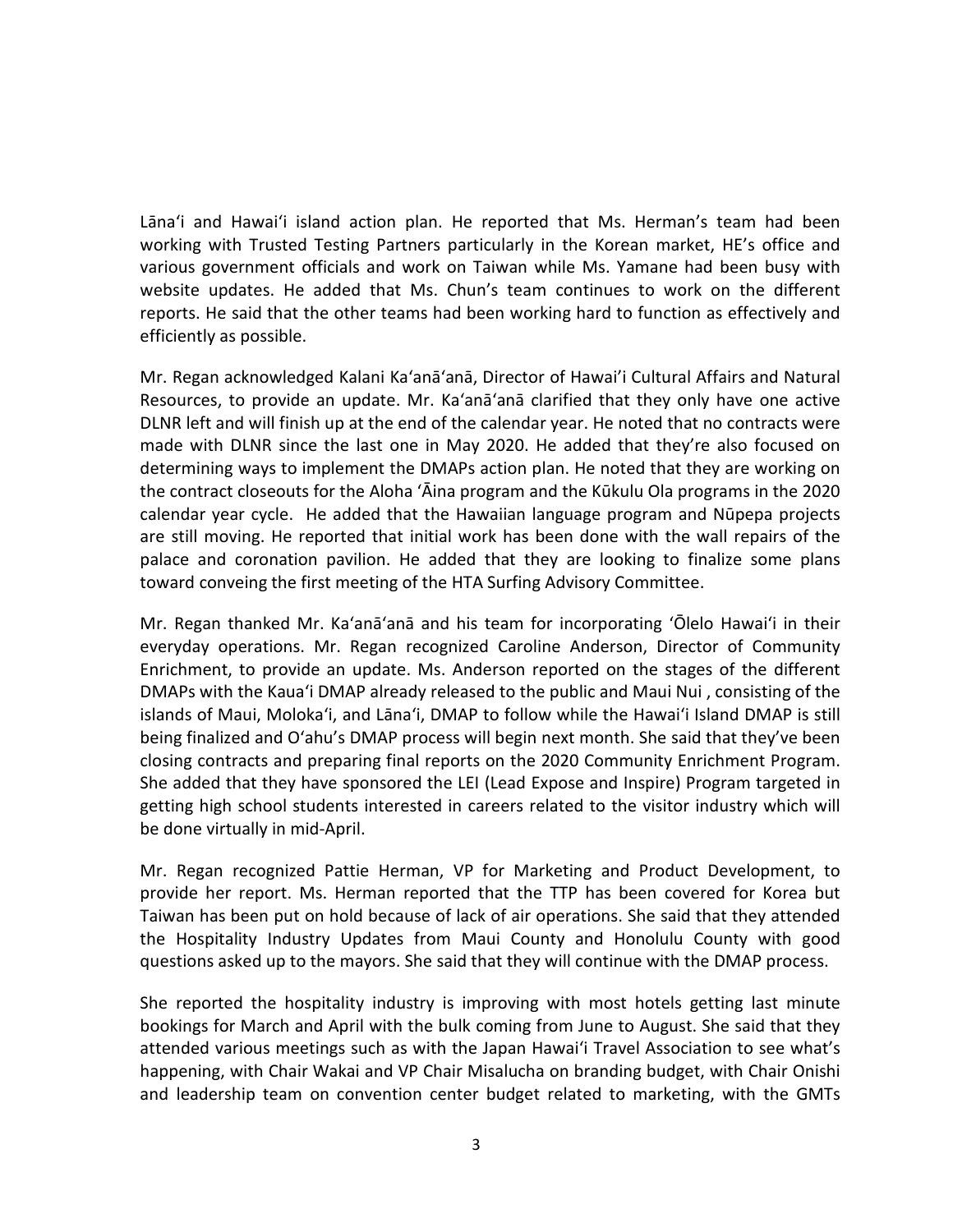regarding BMP. She added that they presented Japan, US and Canada yesterday and will present the rest next month. She noted that they are finishing a strategic plan marketing guideline which will be used to see where and when to start energizing advertising in relation to the COVID-19 by country and CDC guidelines.

Mr. Regan recognized Marisa Yamane, Director of Communications and Public Relations, to provide an update. She reported that her team had been working with updates on the HTA website and its daily COVID alerts page and on boosted social media posts which include responding to questions from the media and travelers. She added that they participated in the DMAP research and process and are getting ready for the press release of Mau'i DMAP. She noted that they are also prepping for the legislative hearings which include drafting the written testimony for the bills. She said that she have continued to share the news on where these updates are to the HTA team which is almost 1600 updates.

Mr. Regan recognized Jennifer Chun, Director of Tourism Research to provide an update for January activities. Ms. Chun said that they've put out the Q3 Visitor Satisfaction monitoring reports and that the January stats was published this morning and there will be a presentation by a special speaker, Adam Sacks, later in the meeting. She noted that Mr. Sacks presented this morning for U.S. Travel Association a look at their Symphony dashboard and that her team is working on their own version.

Mr. Rafter suggested that the Resident Satisfaction Survey be done quarterly or bi-annually contrary to annually. Ms. Chun responded that she would love to do it more frequently if the Board approves budget allocation. Mr. Regan said that his team will look into it and see how to make adjustments for the request.

Chair Fried said that the manner on how the questions are asked should be altered and hoping that the dissatisfaction results will be better. He went on to acknowledge the presence of Rep. Onishi and Senator Wakai and that of Ms. McNamara.

He noted that there's a study in the CEO report regarding deaths and near-deaths with snorkels and there were major issue with the full-face mask where HTA needs to take a look and see what's to be done. Mr. Regan responded that the report is due on April.

Chair Fried said that he sent a copy to each since there's been a concern about the testing and asked if it is adequate to have an offsite. He recommended Krishna Jayaram to present next month, the point man on testings and working with HE on exemptions.

#### **5. Presentation, Discussion and Action on the Destination Management Action Plan for** Hawaiʻi **Island**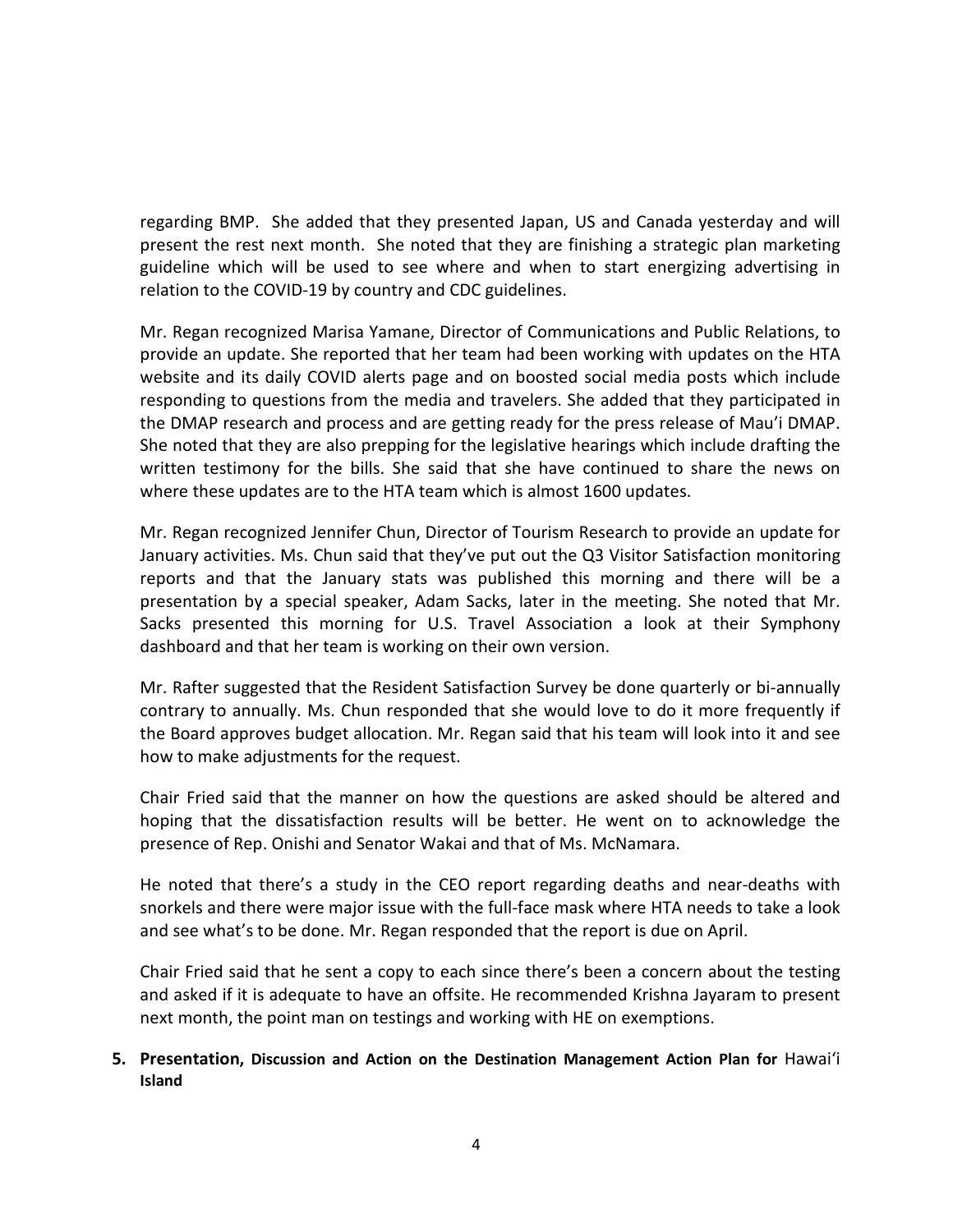Chair Fried acknowledged Ms. Anderson, Ms. Kumukahi and Mr. Alameda give their reports on the DMAP for Hawaiʻi Island. Ms. Anderson acknowledged the people who worked on developing the plan. She reviewed the purpose of doing the DMAP and explained the process for the Hawaiʻi Island which is similar to the other DMAPS with exception to collaborating with their County Tourism Strategic Plan Cohorts. She presented the steering committee's identified overarching themes and anchor actions together with the list of hotspots. HTA is up to bring other counties and state agencies to work on solutions and mitigating issues.

Ms. Anderson turned the floor to Ms. Kumukahi and Mr. Alameda to share their thoughts on the process. Ms. Kumukahi noted that the hotspots are geographically far away from each other. She added that it would help HTA to partner with several organizations and one in particular is the Office of Hawaiian Affairs with their collaboration for the Burial Council. She referred to a YouTube video promoting Palahemo with a man jumping over shrimps that are becoming extinct and that no one can go there as it's far from the mainstream highway. She asked how HTA can help with community and state partners to bridge that gap and make such places safe and manage the resources, and what it means in terms of budget.

Mr. Alameda said that there are tons of hotspots in this island that aren't regularly kept and managed. He noted that HTA should need to get more serious in enforcing the existing laws and look into the laws we are creating. He urged the Board to support the DMAP.

Chair Fried called for a motion to accept the DMAP for Hawaiʻi Island. The motion was seconded and unanimously approved.

Ms. Yuen asked where these DMAPs will be stored. Ms. Anderson responded that they can be found in the Community Based Tourism Programs section of the HTA's website, and there is a link on the homepage directly linking to the webpage.

### **6. Presentation and Discussion of Current Market Insights and Conditions in Hawaiʻi and Key Major Hawaiʻi Tourism Markets, Including the United States, Japan, Canada, Oceania and Cruise**

Chair Fried acknowledged Ms. Chun to give her report. Ms. Chun reported that with the Visitor Stats, the expenditure is down 77.6% at \$383 million compared to last January with \$1.7 billion for the month. She added that sheer visitor numbers is down to about 80%, with January being typically a high season for Hawaiʻi. She compared January's hotel and vacation rental performance and highlighted that the unit night supply for vacation rental is tremendously lower than hotel supply, which is a reminder that most of the visitors industry in the state is hotel.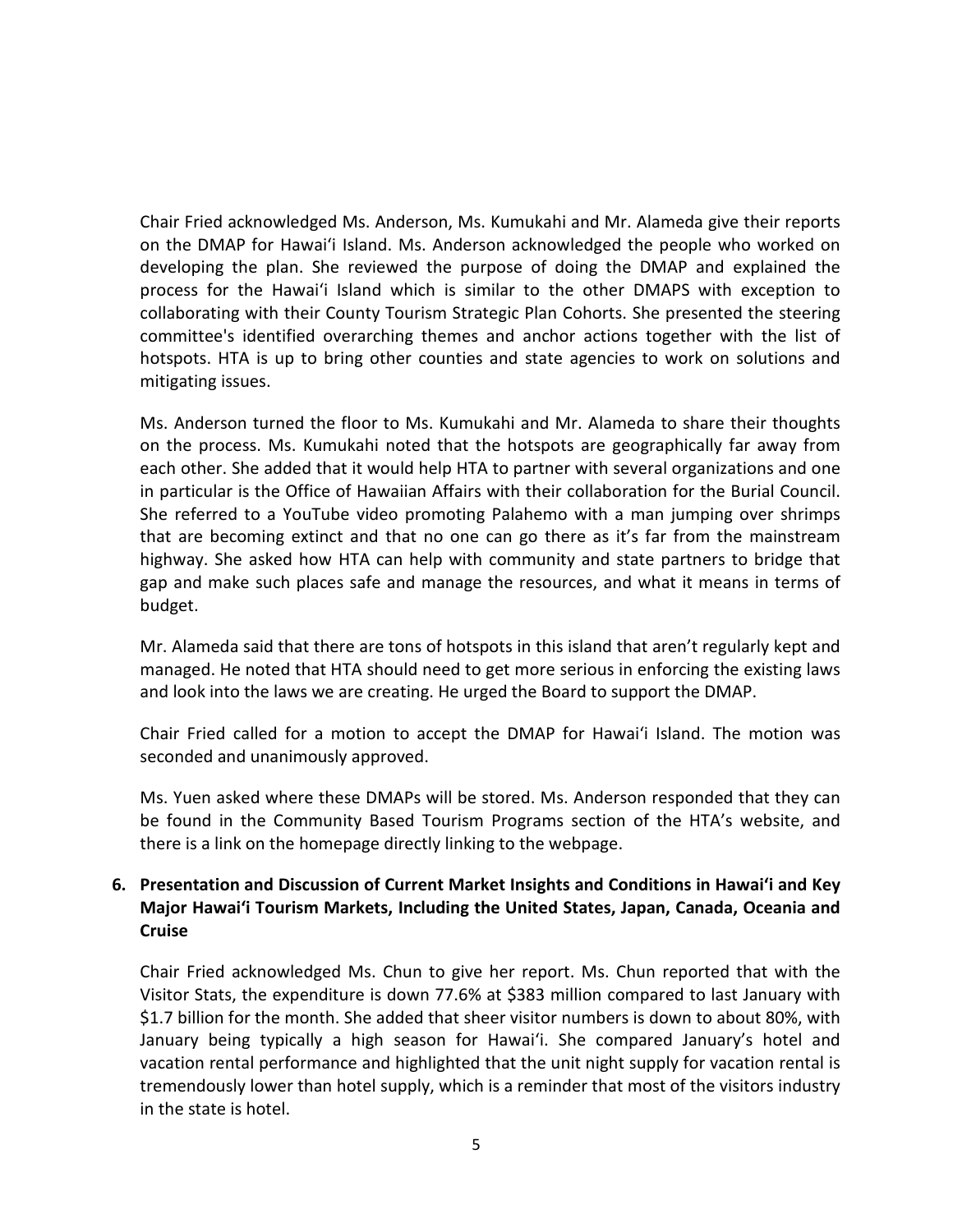Ms. Chun reported that the Department of Taxation collected \$21.3 million in Transient Accommodation Tax in January. Year-to-date Fiscal 2021 collections was \$56.6, which is down 85.6% and down \$334.9 million compared to same time in Fiscal Year 2020.

She shared the quarterly STR Hotel Forecast looking for the State of Hawaiʻi's occupancy to increase to about 47% statewide compared to last year, with ADR going down a little which could be due to discounting and for REVPAR having a net increase. She reported that Oʻahu is looking at 50% occupancy and with a decrease in ADR resulting to increase in RevPAR to about \$95. She noted that Maui is looking at 46% occupancy and \$370 ADR with resulting increase in RevPAR. She said that the Island of Hawaiʻi has similar occupancy level to Maui County at 47.9% with \$240 ADR and small increase in RevPAR. She noted that Kauaʻi is expecting for 43.2% occupancy based on assumptions of reopening but may be adjusted depending on what's happening in Kauaʻi, with a \$222 rate and slight increase in RevPAR.

Mr. Rafter asked whether the STR reporting is based on current visitor plan inventory which excludes closed hotels. Ms. Chun responded that it is based on total inventory basis, meaning that closed hotels were assumed to re-open.

Mr. Atkins asked for clarifications on the percentage of end of month number for hotels. Ms. Chun responded that January statewide ended at 23.3% and it's at 18.4% for Kaua'i. She added that she benchmarked using 2019 since doing so on 2020 doesn't make sense, thus resulting to 13.2% occupancy for Kauaʻi using the 2019 supply for January. It goes to 21.5% occupancy for the state.

Ms. Kimura expressed her observation that the arrival in January from Japan was 1600 with the 59 flights averaging to 19 passengers per flights and if she thinks they have to use more flights. Ms. Herman responded that all of the reports taken from the main airlines are basically status quo operations, which are their usual flights for the week coming in to Honolulu. Ms. Chun added that the passengers are not only visitors but also returning residents or those transiting through on the flights. Ms. Kimura agreed and said that half of the passengers stayed with friends and relatives and not on accommodations. Ms. Herman responded that the HTA is looking into maintaining or working through the visitor's length of stay.

Mr. Regan read the audience's question on how many units report to STR compared to the total units of 9,250 for Kauaʻi. Ms. Chun responded that although not specifically written in the report, she do lists the number of statewide units but doesn't have it on hand.

#### **7. Presentation and Discussion of the Tourism Economic Outlook from Tourism Economics**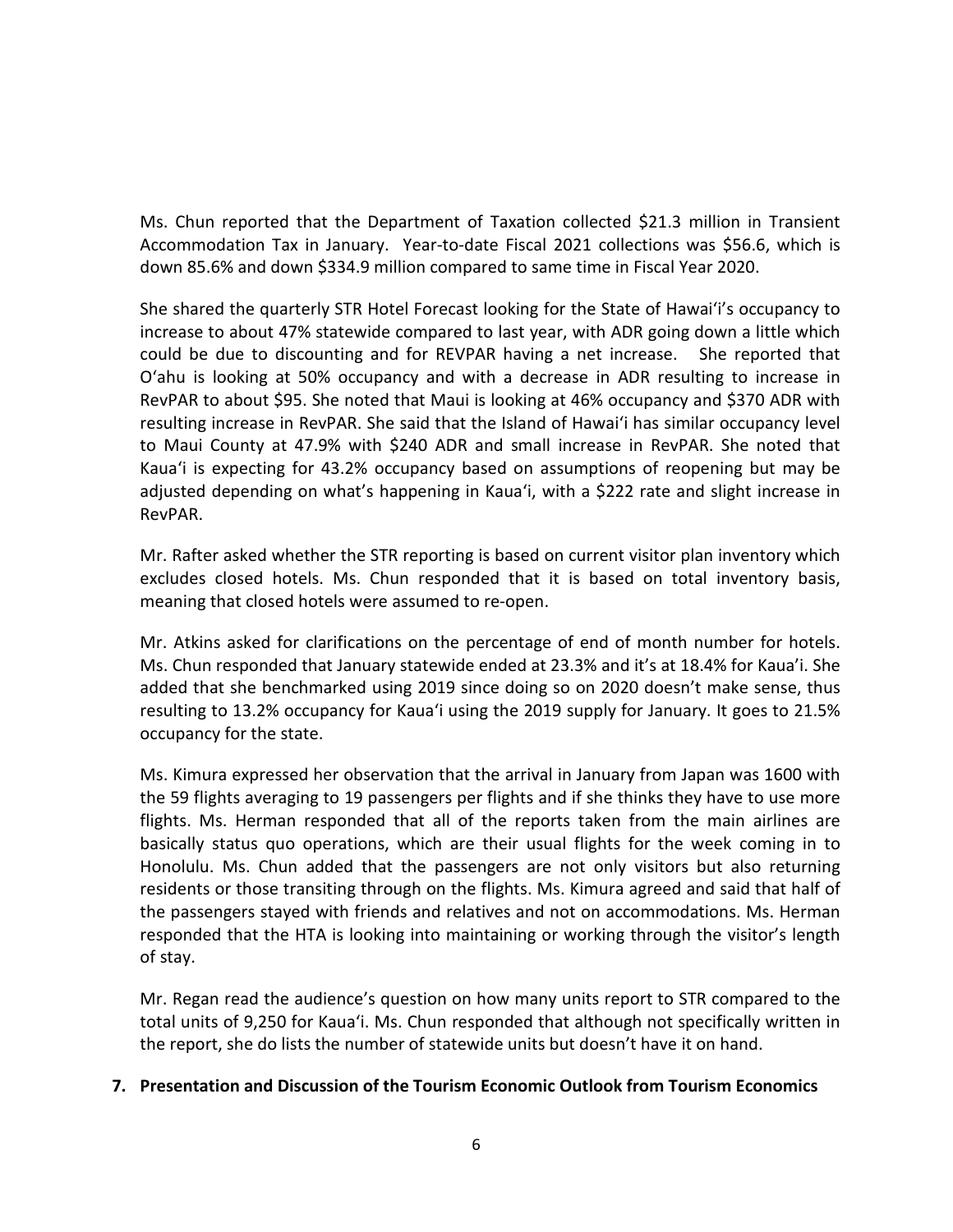Chair Fried recognized Adam Sacks, President of Tourism Economics to provide an update. Mr. Sacks reported that deaths and hospitalizations being the two most important metrics of the external environment will go on a downward trend because of vaccination and should roughly be at 50% to 60% by the beginning of summer. He noted that there will be enough supply of vaccine for everyone in the U.S. to receive the vaccine. He said that looking at the trend right now, air passenger travel and hotel and room demands are down to thirds and auto trips are down to 7%. He noted that these are expected for a couple more months but hope can be seen with travel confidence trending upwards.

Mr. Sacks reported that the economy will define the pace of travel recovery and that jobs and labor participation rate are important indicators to determine how long this will take. He noted that the U.S economy lost 22 million jobs in spring and now only down to 10 million jobs. He added that the labor force participation rate has fallen so low which artificially lowers the unemployment rate. He explained that if the labor force is kept, unemployment rate would have been at 11% compared to only 6.3% in January. He said that the job market is expected to improve in the next months because most of the jobs lost are in leisure and hospitality and travel is expected to resume. Mr. Sacks noted that the economy is going to move forward because of the expected increase in labor market traction, interest rates set to nearly zero, and the \$4 trillion fiscal stimulus which will exceed \$5 trillion plus the additional stimulus checks pending approved by Congress.

Mr. Sacks reported on the assumptions on when travel recovery starts. He noted that Q1 will continue to be tough but with vaccination programs in Q2 and Q3, leisure travel will take up in the summer months with Q4 seeing business and group events travel normalizing substantially. He added that higher income households will drive the travel recovery and will account for 59% of leisure spending on lodging. He reported that their forecast with News Travel Association is that they expect domestic travel to fully recover in 2022 and International inbound travel to the U.S. fully recovering in 2024. He noted that Hawaiʻi is a different experience with its exposure to Asian markets and the differentiation with the mainland and minds of consumers' means that it will very well and likely beat the U.S. forecast for international.

Mr. Sacks reported that leisure travel in the U.S. is going to come back to 2019 levels in 2022 and business travel nearly back in 2024. He said that one of the reasons for optimism is that historically once a crisis resolves, like with the SARS outbreak in Hong Kong and Singapore, travel comes back seeing full recovery within 14 to 17 months. He added that according to the International Air Transport Agency survey, 80% of travelers are ready to go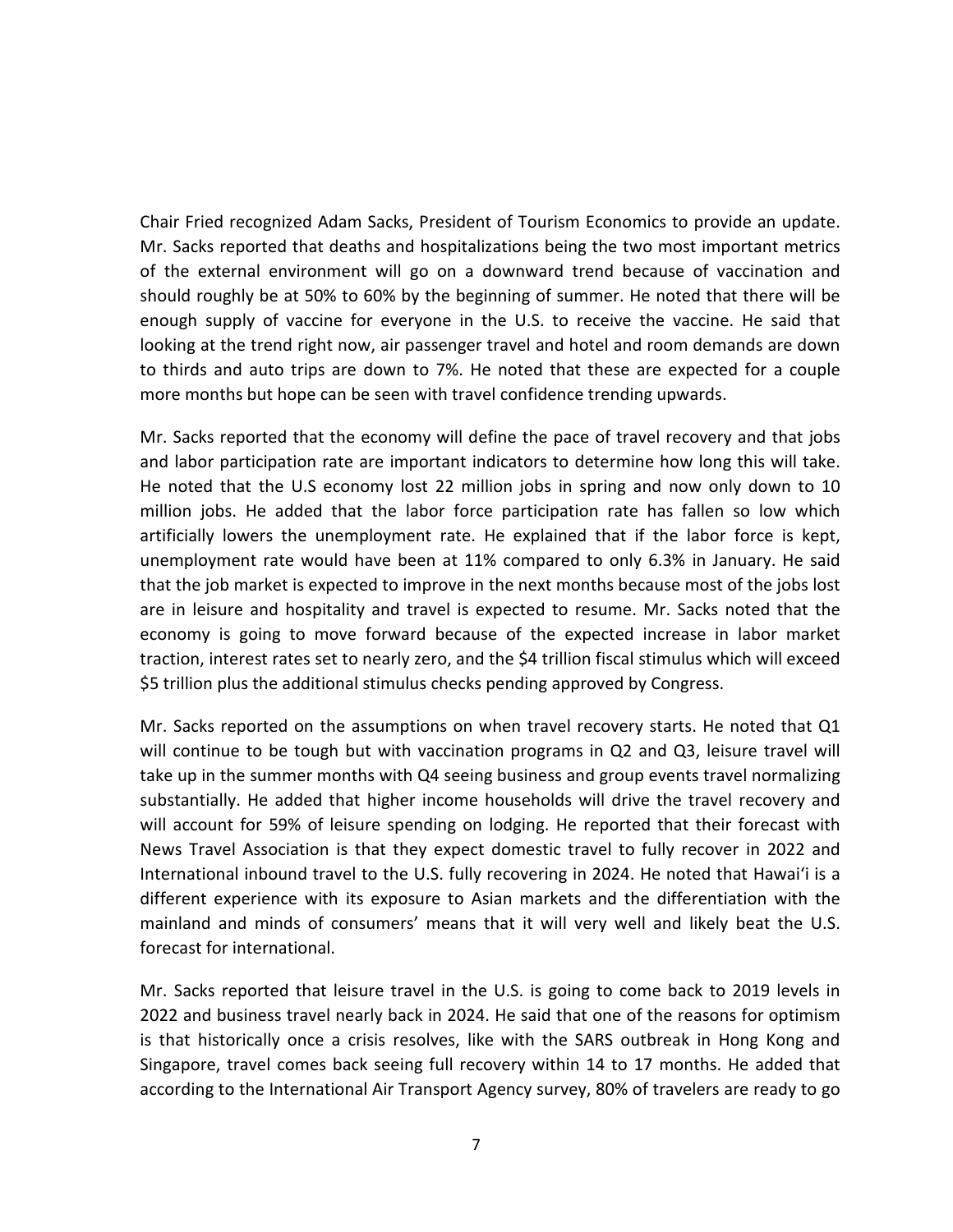within six months of virus containment. He noted that a big survey by the Cruise Line Industry Association of America found that 80% of responders globally wanted to get vaccinated within a year and 96% within the U.S. He added that 84% in the U.S. said that they will cruise again in December 2020. He added that a survey of the U.S. general population of travelers by Longwoods found that 81% have travel plans in the next six month. He commenced his presentation by saying that the enduring legacy of the crisis is gratitude and that people will be more grateful and appreciative of travel in a different way.

Rep. Onishi asked if there's a quantifiable measurement as to the reasons why people are leaving the workforce and if those people are intending to come back to the workplace. Mr. Sacks responded that he didn't have the exact numbers but the reasons boils down to parents sacrificing income to be with their kids, people not feeling safe, the presence of fiscal stimulus allowing people to be out of workforce longer and that historically, they will come back.

Mr. Atkins asked about the cruise industry moving back their dates further and people required to be vaccinated to be on a cruise. Mr. Sacks responded that though the cruises are being pushed back, it's encouraging that they are beginning to advertise again. He added that he doesn't have insight on the vaccination requirement but noted that majority of cruisers are willing to get vaccinated.

Chair Fried asked if vaccination will be required to fly. Mr. Sacks said that the lobbying forces on the aviation side are too strong to be publicly mandated requirement for domestic flights but internationally, certain countries will require proof of vaccination for a period of time.

#### **8. Presentation, Discussion and Action on HTA's Financial Reports for January 2021**

Chair Fried recognized Keith Regan to present HTA's financial reports for January 2020. Mr. Regan reported that the HTA for January can be found in the packet that Ms. Anderson sent out and will be posted at the conclusion of the meeting for public viewing. He noted that the financial statement reflects activity for the past seven months.

Mr. Regan reported that HTA received no TAT disbursements for the month of January. He said that there were expenditures of approximately \$4.1 million which included \$2.8 million from the approved fiscal year 2021 budget and \$1.3 million from prior fiscal years. He said that they did not receive any other revenue for January and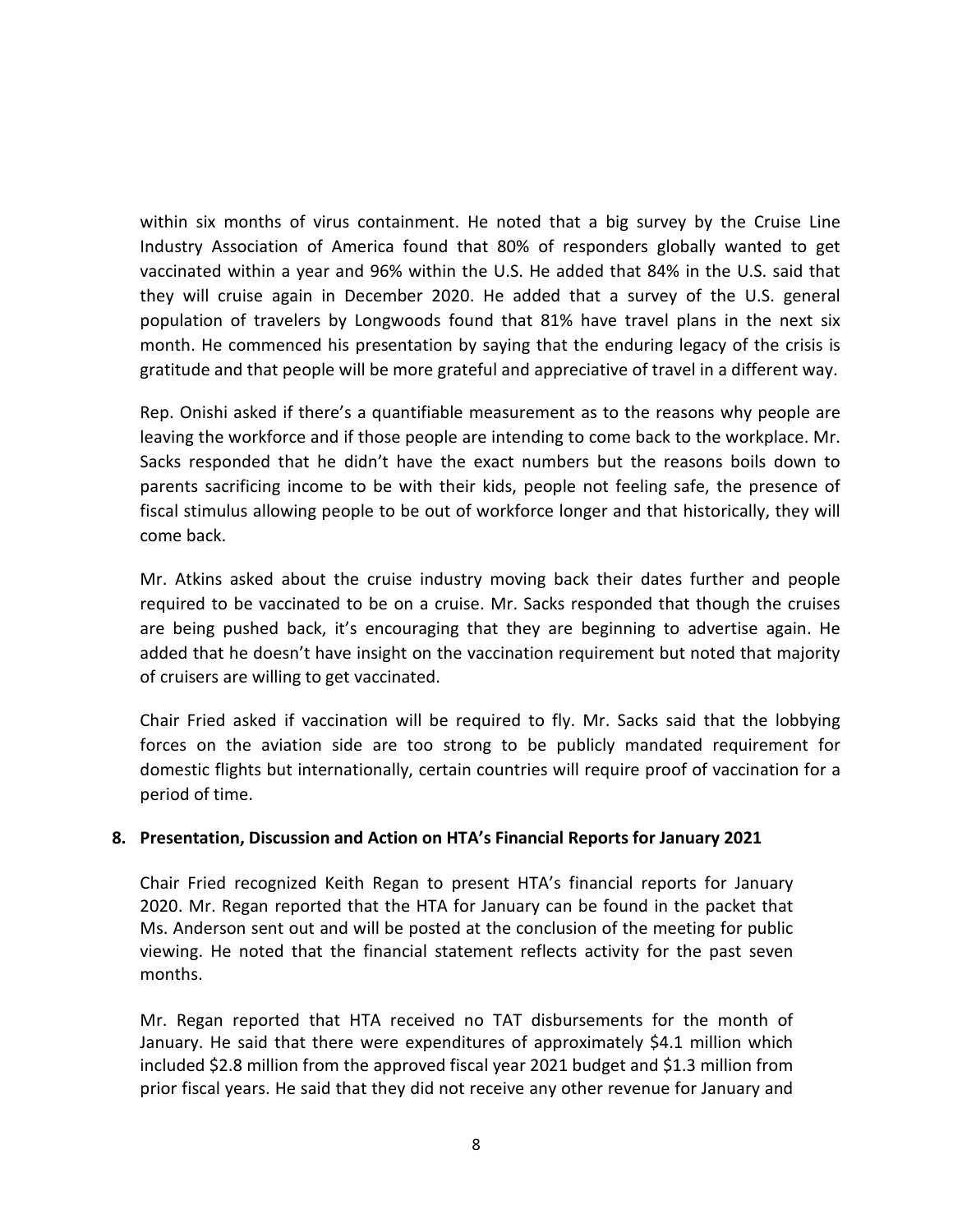had about \$200,000 worth of encumbrances. He noted that the total encumbrances balance year-to-date against the fiscal year 2021 budget is \$36.63 million. He added that HTA's total outstanding encumbrance is \$40.4 million with \$8.3 million coming from prior fiscal years and \$32.1 million from current fiscal year 2021. He added that many of the current fiscal year contracts that were encumbered in December were to cover calendar year 2021 operations, such as branding, research, visitor assistance programs and others.

He reported that the current Tourism Special Fund is \$64.1 million in cash and investments which includes \$5.14 million in the tourism emergency trust fund held in safe instruments. He noted that the instruments included money, funds that are put into money market funds totaling \$4.1 million, in U.S. Treasury is at \$1 million. He added that the remaining balance of the tourism special funds separating out the tourism emergency special fund is \$59.07 million. Mr. Regan asked for a motion to approve the January 2020 financial reports.

Mr. Arakawa asked if the \$3.3 million reimbursement from the State is covered by the report. Mr. Regan responded that a bill H.P. 914 was introduced which provided a total of about \$ 5.5 million as an emergency appropriation to HTA. Mr. Togashi responded that they will incorporate it as language but not in terms of financial number to reflect in the financial statement as it is still subject to the legislature passing the bill.

Rep. Onishi said that the Labor Tourism Committee removed the language specifying how the funds should be used so it's just \$5.5 million emergency appropriation. He added that in Feb 22nd, they received a governor emergency appropriation message to ask the legislature pass the funding but hadn't been scheduled by the finance committee yet.

Chair Fried asked for a motion to approve the January 2021 financials. The motion was seconded and unanimously approved.

### **9. Report of the Budgetary Review Investigative Committee of their meeting held on February 19, 2021**

Chair Fried acknowledged Mr. Rafter to give his report. Mr. Rafter reported that his committee is working on three main points for the budget which are building trigger points for when to increase spend, building the lowest level of spend that HTA can run on and on identifying savings that were made. He explained that if the market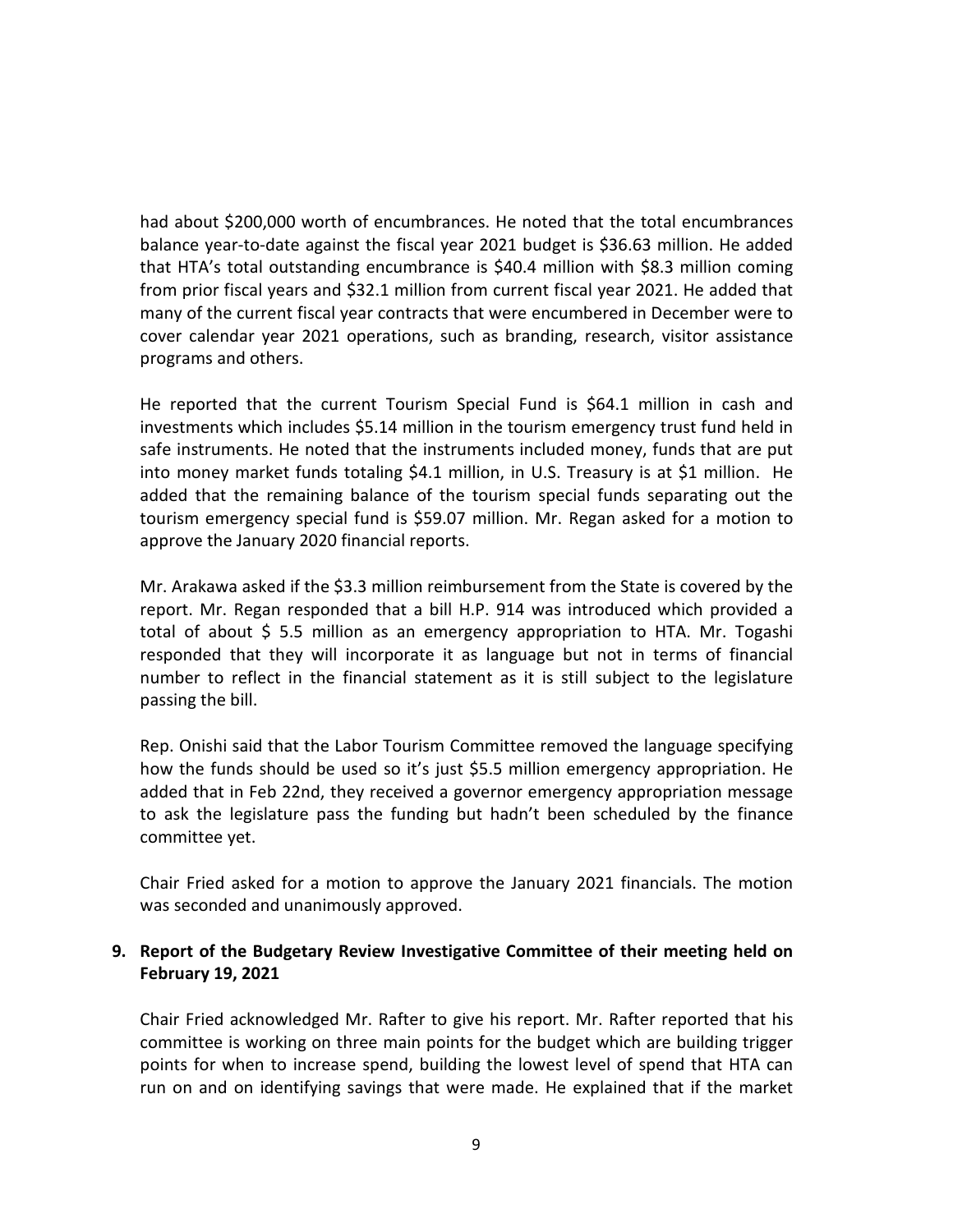doesn't show appreciable gains, then to spending won't wrap up until those trigger points are hit.

Mr. Rafter reported that they are working on building the ROI for increased revenue based on those spends and the market coming back. He added that Mr. De Fries' team is working on it to be incorporated into the budget. He noted that requested a full line item so they can look at it more closely on how the budgets were done 3 to 4 years ago. Mr. Rafter said that the key to doing this budget differently is based on market recovery and wise levels of spending based on the market conditions. He noted that with HTA hitting various trigger points, the plan will be available on how to accelerate thru the next one.

Mr. Arakawa reported that the they will be working on three scenarios like no funding, partial funding and full funding thru the milestone process and trigger points. He mentioned that they will be looking at quarterly timelines as to whatever happens to the market for the budget projections. He added that they asked Mr. De Fries to take a look and talk to department managers to see what needs to be done to restructuring or reorganizing HTA as every company has changed internally with COVID-19 and the changing tourism.

Mr. De Fries noted that Mr. Rafter and Mr. Arakawa received a proposed timeline commencing with staff focusing on the budget beginning March 1 with some work already being started. He added that they furnished a timeline that get the results with the final approval of the FY 2022 budget in June 24 with a whole series of milestones with nine dates in which his staffs are obligated to meet and get before Mr. Rafter's committee. He said that they will go on with it after the meeting.

## **10. Update Relating to the 2021 Legislative Session and Related Bills Relevant to the Hawaiʻi Tourism Authority**

Chair Fried acknowledged Mr. Regan to give his report. Mr. Regan gave the floor to Mr. Kam to provide insights on the Legislative and Governmental Affairs Committee. Mr. Kam reported that they are tracking 53 bills, 5 in support, 3 opposed, 5 comments, 4 no positions and 65 no longer tracking. He noted that the Board's position is in support of full funding of \$79 million to HTA and \$16.5 million to HTC and opposed any measures that may impact HTA's funding. He added that HTA and HTC received no funding since May 2020 for the entire fiscal year 2021.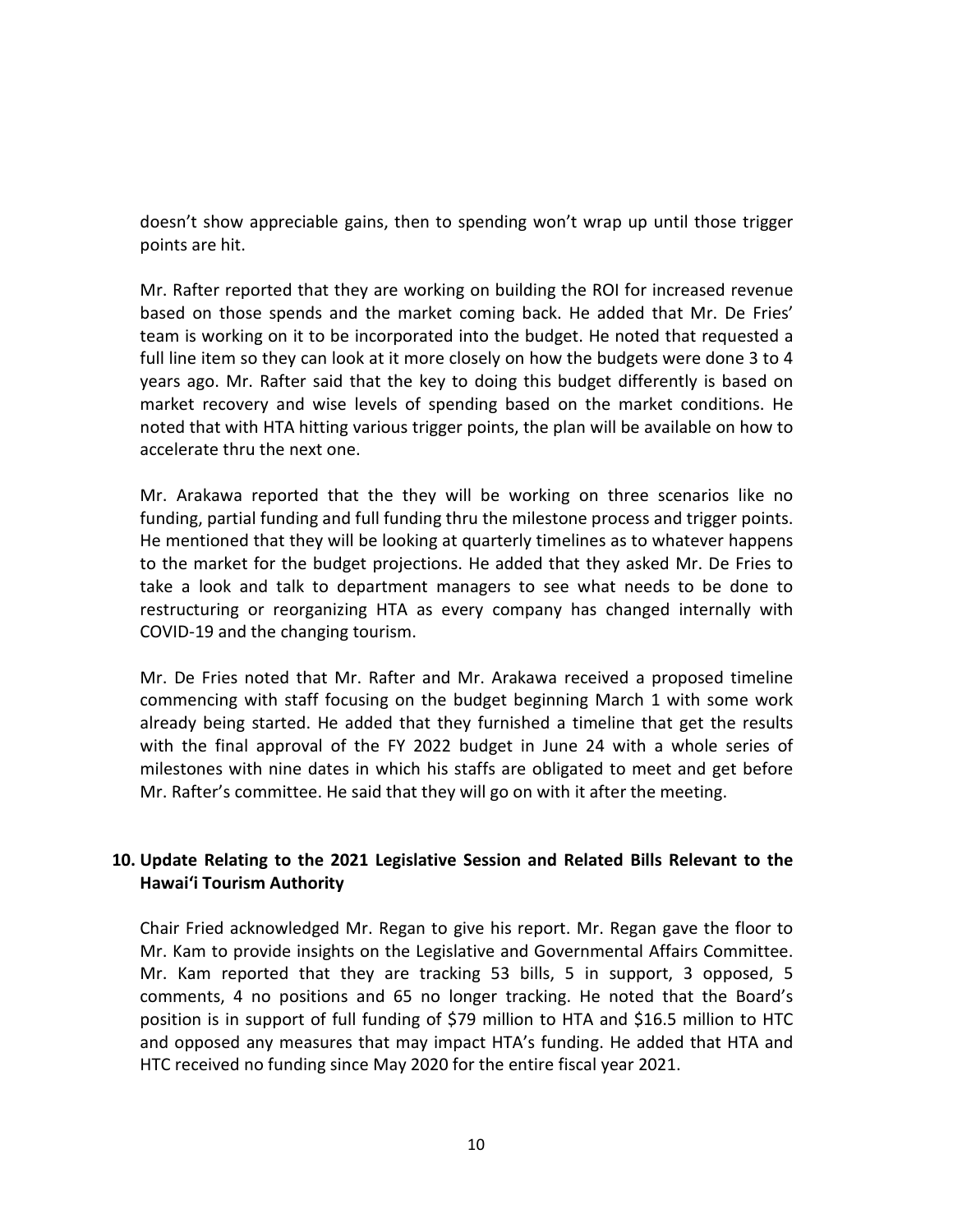Mr. Kam reported that with their preliminary meeting with the Budget and Finance together with DBEDT Director and Mike McCartney, they shared that the HTA will not be funded for the remainder of Fiscal year 2021. He acknowledged that the entire funding for Fiscal year 2021 has been provided by budget cuts, cost reductions, carry overs and reserves by HTA and HTC. He noted that the Budget of Finance expressed intention to fully fund HTA and HTC completely starting fiscal year 2021. He added that HTA approved the 2021 budget of \$41 million ending June 30 and marketing branding budget is effective January 1 to December 31, 2021. He said that they are operating within the \$41 million approved budget until June 30 in addition to \$7 million saved in reserve not allocated for the fiscal year 2021 budget.

Mr. Kam reported that the HTA's total fiscal year 2021, including legislative pending approval, is approximately \$53.5 million until June 30. He noted that the \$79 million HTA funding by statute starts July 1 for fiscal year 2021 - 2022 per budget and finance. He added that the first money out will be \$1.5 million, second, the \$16.5 million Hawaiʻi Convention Center Enterprise Special funds and third, the \$79 million HTA special funds, thus with the first 97 million of TAT funds, HTA and HTC will be fully funded.

Mr. Kam reported that Tourism has provided 18 billion in revenue, \$1.9 billion in state tax revenue and 216, 000 job supported by tourists. He noted that the Board ensured that it is fully strategic in fund allocations to ensure the best return for the state.

### **11. Report of the Legislative and Governmental Affairs Investigative Committee of their meeting held on February 1, 2021**

Chair Fried acknowledged Mr. Regan to give his report. Mr. Regan gave the floor to Mr. Kam to provide insights on the Legislative and Governmental Affairs Committee. Mr. Kam reported that they are tracking 53 bills, 5 in support, 3 opposed, 5 comments, 4 no positions and 65 no longer tracking. He noted that the Board's position is in support of full funding of \$79 million to HTA and \$16.5 million to HTC and opposed any measures that may impact HTA's funding. He added that HTA and HTC received no funding since May 2020 for the entire fiscal year 2021.

Mr. Kam reported that with their preliminary meeting with the Budget and Finance together with DBEDT Director and Mike McCartney, they shared that the HTA will not be funded for the remainder of Fiscal year 2021. He acknowledged that the entire funding for Fiscal year 2021 has been provided by budget cuts, cost reductions, carry overs and reserves by HTA and HTC. He noted that the Budget of Finance expressed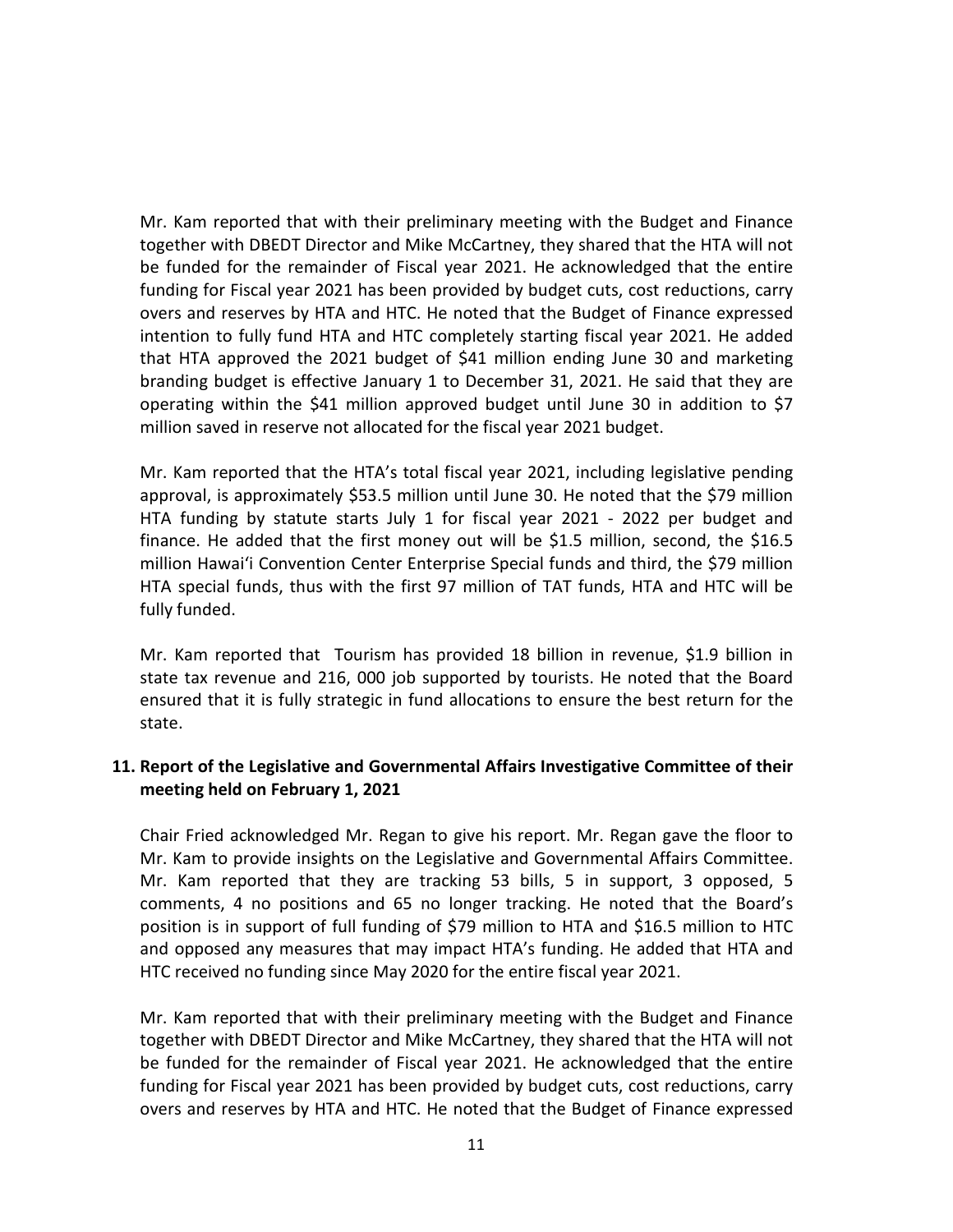intention to fully fund HTA and HTC completely starting fiscal year 2021. He added that HTA approved the 2021 budget of \$41 million ending June 30 and marketing branding budget is effective January 1 to December 31, 2021. He said that they are operating within the \$41 million approved budget until June 30 in addition to \$7 million saved in reserve not allocated for the fiscal year 2021 budget.

Mr. Kam reported that the HTA's total fiscal year 2021, including legislative pending approval, is approximately \$53.5 million until June 30. He noted that the \$79 million HTA funding by statute starts July 1 for fiscal year 2021 - 2022 per budget and finance. He added that the first money out will be \$1.5, second, the \$16.5 million Hawaiʻi Convention Center Enterprise Special funds and third, the \$79 million HTA special funds, thus with the first 97 million of TAT funds, HTA and HTC will be fully funded.

Mr. Kam reported that Tourism has provided 18 billion in revenue, \$1.9 billion in state tax revenue and 216, 000 job supported by tourists. He noted that the Board ensured that it is fully strategic in fund allocations to ensure the best return for the state.

## **12. Report of the Marketing Standing Committee with the Committee's Recommendations to Support Various Marketing Proposals, for Discussion and Action by the Board**

Chair Fried acknowledged Mr. Sanders to give his report. Mr. Sanders reported that their meeting was focused on marketing and recovery of tourism thru three of the GMTs: HBCB, HTJ and HTC. He noted that the three gave an update on market conditions and overall key trends. He noted that their consumer strategy did focus on the four pillars of the HTA's strategic plan and the Mālama Hawaiʻi as the core message going out to all consumers for all those markets. He said that a lot of the marketing spend will be more on digital and mobile, some travel trade and a lot of focus on MCI and the future of meetings and incentive business when recovery is seen and current efforts of team members to drive both single property, group business, potential city-wide and further out opportunities. He noted that the Rotary Citywide Convention rebooked for 2027.

Mr. Sanders reported that each of the market leaders presented a budget timeline and overall spend focusing primarily on market recovery and performance measures. He added that the HVCB has no significant spend starting until May and the majority of spend will happen in Q3 then Q4 of their current budget. He noted that HTJ has a minimal spend on PR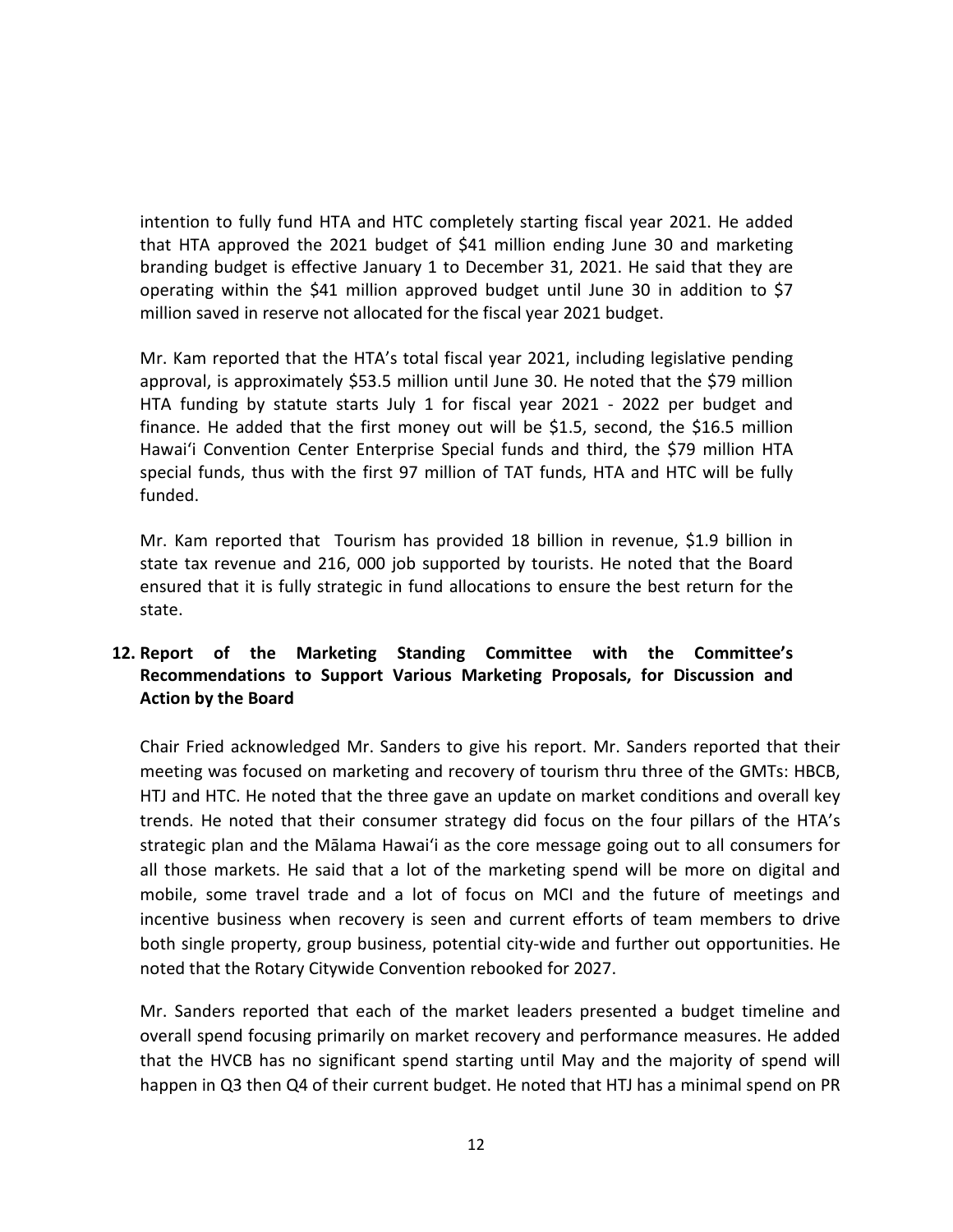work until Q3 which is a big boom for spend with a slight decrease in Q4. He said that Canada has very little spending in Q1 and Q2 with evenly spread launch of mainly social and other areas in Q3 and Q4.

Mr. Arakawa suggested on the next presentation to do some type of measurement that will give HTA an idea on the ROI on the marketing contractor efforts. He acknowledged that sometimes ROI can be in the future but it would be good to have it shared which can be shared to the public. He suggested serving the States Safe Travels Program to the DMAP groups and other groups that deal with HTA to get their inputs which will better inform government decision makers.

Mr. Sanders responded that they will be able to track the GMTs as they have submitted their performance measures. He added that he brought up to all of the GMTs about doing more survey on the Mālama Hawaiʻi program and acknowledged that it's great to use the DMAP organization to ask them of things within their own communities that HTA should be opening up for tourism for the Mālama program that haven't been addressed yet.

Ms. Herman noted that aside from the performance measures, she said that they now have KPI pace which is basically aligned to HTA. The purpose and per day spend expenditures, visitor and resident sentiment are part of their KPIs.

Chair Onishi asked what the HTA think about tourism taxing bills as these are significant taxing proposals. Mr. Sanders responded that any increase in overall tax to tourists will slow down tourism and will impact their ability to get the higher spending customer. Mr. De Fries, Mr. Sanders, Mr. Atkins, Ms. Yuen, Mr. Chun and Mr. Arakawa expressed the same sentiments and shared their insights and suggestions about it.

Mr. Regan read the audience's question whether there's a focus to go after older travelers who will be fully vaccinated and able to travel before any other groups. Mr. Sanders responded that they are definitely targeting the elder generation but that the main goal are the high spend visitors who he believes are 28 to 54 years of age.

Mr. Onishi shared that that the tax proposal is coming from people who are concerned of the environment and the DMAP process suggested by HTA as a solution is a long process but these taxes are for immediate relief.

Mr. Arakawa asked Senator Wakai's input on what HTA should do on these increased taxes imposed on tourism. Senator Wakai responded that HTA should be fighting against it. He